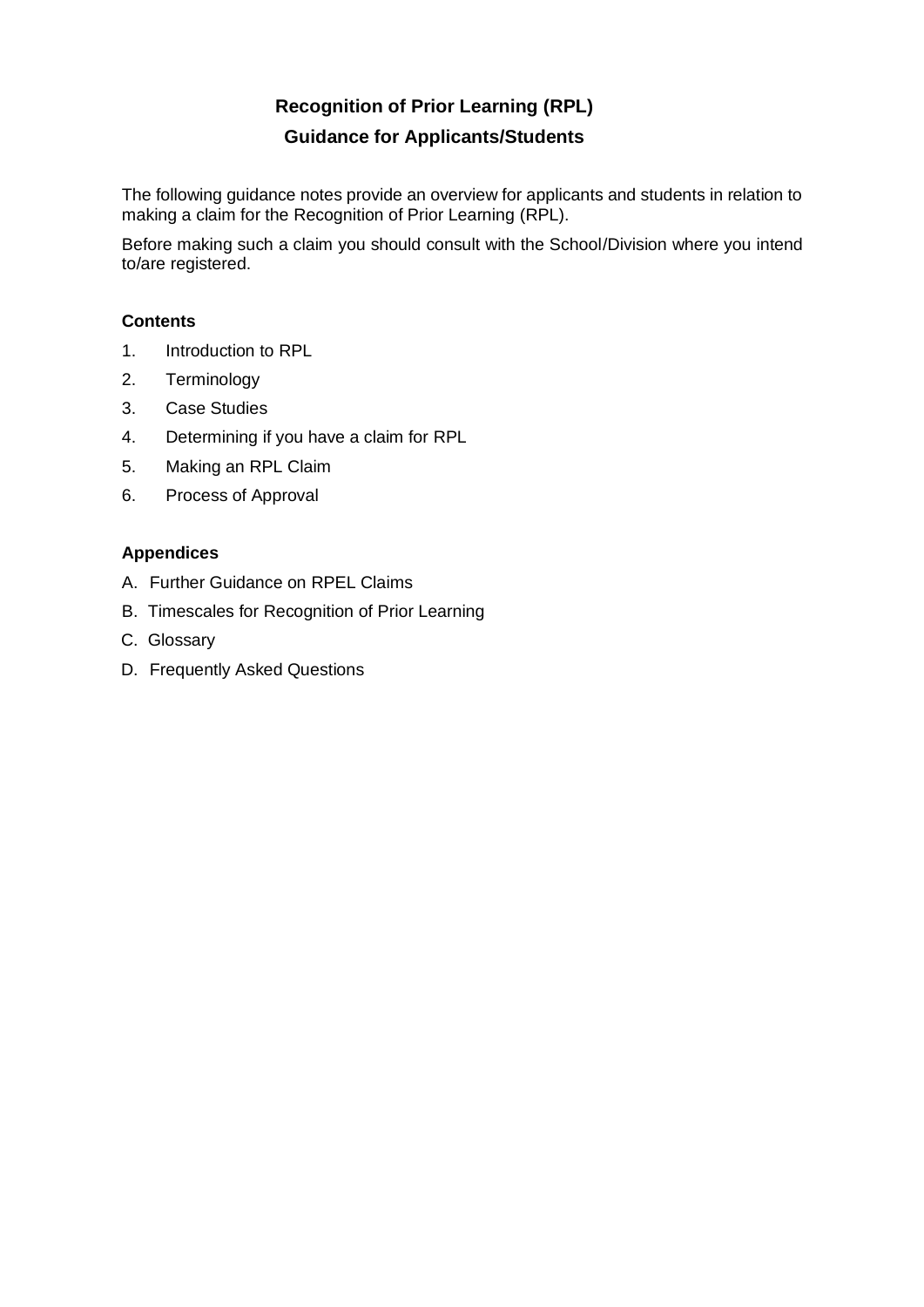# **1. Introduction to RPL**

# 1.1 **What is RPL?**

The Recognition of Prior Learning (known as RPL) offers existing and potential students the opportunity to gain recognition for qualifications they have already achieved at other institutions, or to gain recognition for learning from other experiences, for example in the work place.

- It enables prior learning to be given an academic credit value which can then be used to gain exemption from relevant modules, or stages, of a university level course.<sup>1</sup>
- It enables people to enter a university level course at the point that best suits their experience and skills. It also helps ensure that learners do not have to repeat prior learning.

# 1.2 **Benefits of RPL**

RPL is of benefit if you wish to gain qualifications at university level. It:

- Makes university level education accessible to a wide variety of individuals.
- Allows individuals to enter university at the point which most suits their skills and knowledge, avoiding the need to repeat learning already carried out, saving time.
- Supports individuals who wish to gain credit for work in their field, with the potential to turn professional practice into academic credit.

There are four mechanisms for recognising RPL at the University of Kent:

- **RPEL** Recognition of Prior Experiential Learning This is the process through which learning achieved outside education or training systems is assessed and, as appropriate, recognised for academic purposes, usually through the award of credit..
- **RPCL** Recognition of Prior Certificated Learning This is the process through which prior certificated learning which has not previously resulted in the award of UK university credits or qualifications positioned on the relevant HE qualifications framework is assessed and recognised by the University for academic purposes, usually through the award of credit. It may include credit or awards made by non-UK HEIs, professional development or employment-related awards.
- **Credit Transfer** Relates to learning at higher education level, which has been formally achieved, and awarded credits or a qualification by a UK HEI
- **Articulation Arrangements** In an articulation arrangement, an assessment is made of the equivalence of the learning undertaken at another institution with that required by a stage or stages of an appropriate course at Kent. This is with the aim of securing direct entry for a cohort or cohorts of students from the partner institution to the Kent course. Articulation Arrangements are made by Schools, rather than individuals. Students would normally be made aware of the option of these by their home institution.
- 1.3 **Credit Transfer** and **RPCL** recognise learning that has already been achieved, assessed and certificated.

A typical Credit Transfer claim might be from an applicant who has completed a course such as a Foundation Degree at a UK HEI who would like to use credit achieved on that degree towards a course in a similar subject area.

A typical RPCL claim might be from an applicant who has studied an award at an overseas HEI, in a relevant subject area, who would like to use credit from that award towards a course at Kent.

<sup>1</sup> Academic credit, normally known as 'credit', is awarded on completion of learning, and indicates the level of learning and the amount of learning that has been carried out. For example a typical degree is worth 360 academic credits.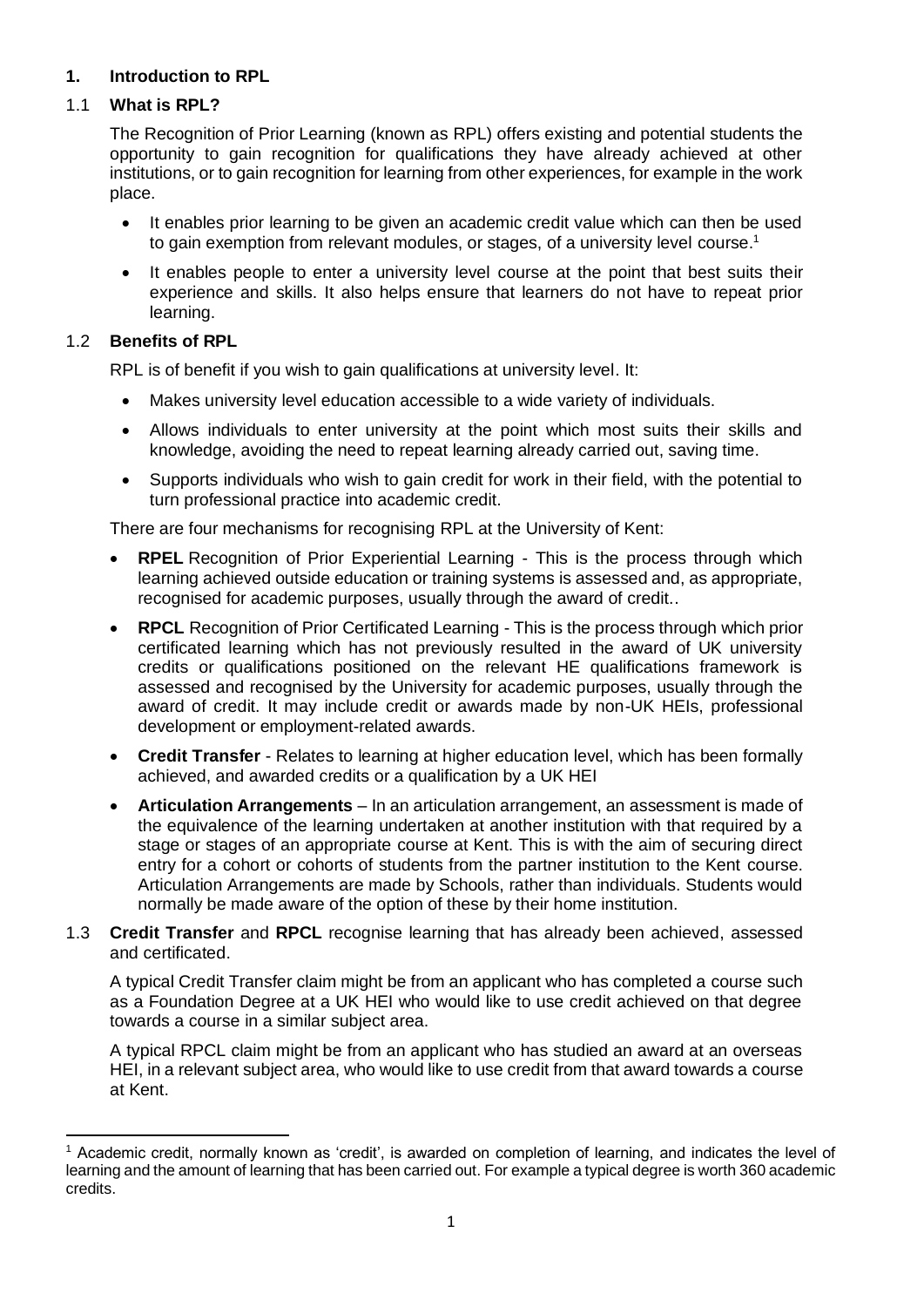Recognising this type of prior learning is straightforward, provided:

- It can be evidenced through a certificate or transcript.
- Is at the right level.
- Is relevant to the university course to be taken.
- It can be demonstrated that the content of the prior learning is relevant to the content of the new course to be undertaken.
- 1.4 **RPEL** is the recognition of learning that has not yet been formally recognised, for example learning achieved outside education or training systems. This learning is then assessed and where appropriate given an academic credit value.

A typical RPEL claim might be from an applicant with significant work based learning who wishes to have that learning assessed, and then given an academic credit value towards a degree. Before the academic credit value of such prior learning can be assessed applicants are normally asked to complete and submit a portfolio of evidence (RPEL Portfolio).<sup>2</sup>

This portfolio would include reflections on prior learning from experience and how this is relevant to the university course, along with an evidence base for the prior learning, i.e. references, CVs, examples of work.

RPEL is a good way of making use of relevant experience, particularly from the workplace, to gain credit at university level; however the process is more involved than Credit Transfer/RPCL and requires commitment to produce a portfolio of evidence at the correct academic level and within required timeframes.

1.5 It should be noted that there is no guarantee that you will be able to be given credit for prior learning. RPL approval is an academic decision based on the match between your prior learning/experience, the relevant learning outcomes of the new course you wish study and the requirements of the course you wish to join.

## **2. Terminology**

- 2.1 There are a number of specific terms used in talking about RPL and making an RPL claim. A glossary of these can be found in Appendix C of this guidance, however an outline of some of the key terms has been provided below:
- 2.2 Academic Credit

RPL relies on the use of academic credit (normally referred to as 'credit') and using that credit towards university courses.

The Quality Assurance Agency (QAA), state that: 'Credit is a means of quantifying and recognising learning whenever and wherever it is achieved'<sup>3</sup>

Academic credit is given a volume and level, the volume relates to how much learning has been completed, and the level to the type of learning completed – i.e. undergraduate or postgraduate.

- Volume: Typically 1 academic credit equates to 10 hours of learning.
- Level: The different levels for Credit are:

 $<sup>2</sup>$  An RPEL Portfolio is a collection of reflective writing and evidence that demonstrates how prior experience of</sup> an applicant meets the learning outcomes of the modules for which credit is sought. See part 5 of this guidance – 'What is RPEL?' for further information.

<sup>3</sup> [http://www.qaa.ac.uk/docs/qaa/quality-code/academic-credit-higher-education-in-england-an](http://www.qaa.ac.uk/docs/qaa/quality-code/academic-credit-higher-education-in-england-an-introduction.pdf?sfvrsn=a3b3f981_14)[introduction.pdf?sfvrsn=a3b3f981\\_14](http://www.qaa.ac.uk/docs/qaa/quality-code/academic-credit-higher-education-in-england-an-introduction.pdf?sfvrsn=a3b3f981_14) (last accessed 23 August 2018)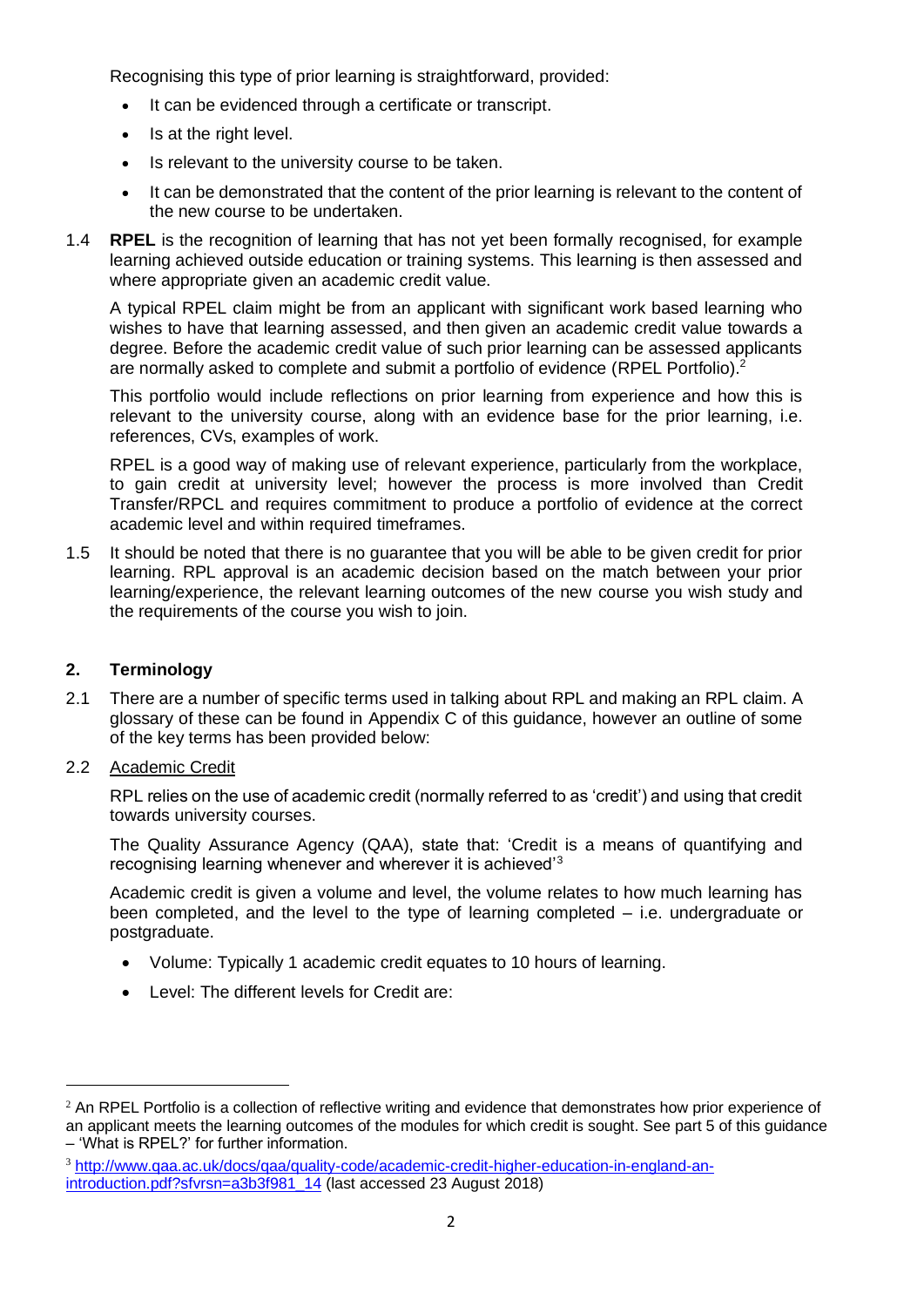| <b>FHEQ Level Descriptor</b> | <b>Typical HE Qualifications</b> |
|------------------------------|----------------------------------|
| Level 3                      | Pre-certificate level            |
| Level 4                      | <b>HNC</b>                       |
|                              | Certificate of Higher Education  |
| Level 5                      | <b>HND</b>                       |
|                              | <b>Foundation Degree</b>         |
|                              | Diploma of Higher Education      |
| Level 6                      | Bachelor's Degree with Hons      |
|                              | Graduate Diploma                 |
|                              | Graduate Certificate             |
| Level <sub>7</sub>           | Master's Degree                  |
|                              | Postgraduate Diploma             |
|                              | Postgraduate Certificate         |
| Level 8                      | Doctorates                       |

An example of how credit works at undergraduate level is a three year honours degree, i.e. a BA or BSc.

These are worth 360 credits at different levels:

- 120 credits at level 4 (typically the first year of a degree)
- 120 credits at level 5 (typically the second year of the degree)
- 120 credits at level 6 (typically the third year of the degree)

An example at postgraduate level is a one year Master's Degree, i.e. an MA or MSc, worth 180 credits at level 7

The QAA document 'Academic credit in higher education in England - an introduction' provides a useful overview of academic credit, and how it can be used<sup>4</sup>.

2.3 Modules

Modules are the units of learning that make up an academic course (i.e. a BA/BSc). A module is in a specific subject area, has a specific credit value attached to it (determined by the amount of learning involved in completing it) and has a level assigned to it (dependent on the difficulty of the content).

The below is an example of a module:

| <b>Module Title</b>                        | <b>Amount of Credit</b><br>volume | Level of<br><b>Module</b> |
|--------------------------------------------|-----------------------------------|---------------------------|
| Introduction to the History of<br>Medicine | 15 credits                        | level 4                   |

Modules are made up of learning outcomes. These learning outcomes are achieved when you take the module, and pass the assessment for it (i.e. essays, exams, presentations, inclass tests). Once you have achieved the learning outcomes for the module and have passed it, you gain the credit for it.

2.4 Learning Outcomes

<sup>4</sup> [http://www.qaa.ac.uk/docs/qaa/quality-code/academic-credit-higher-education-in-england-an](http://www.qaa.ac.uk/docs/qaa/quality-code/academic-credit-higher-education-in-england-an-introduction.pdf?sfvrsn=a3b3f981_14)[introduction.pdf?sfvrsn=a3b3f981\\_14](http://www.qaa.ac.uk/docs/qaa/quality-code/academic-credit-higher-education-in-england-an-introduction.pdf?sfvrsn=a3b3f981_14)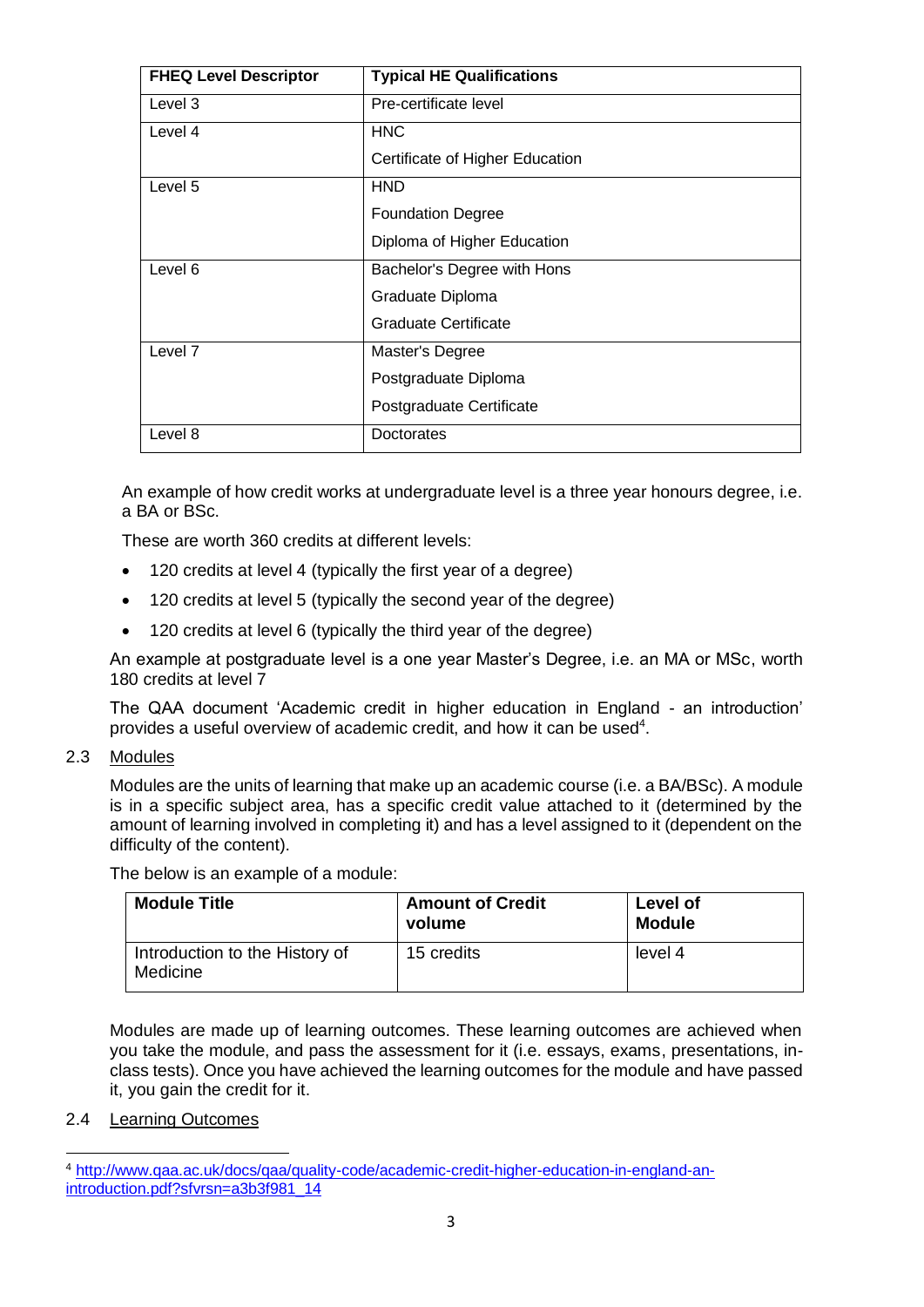Learning outcomes are statements of what you as a learner are expected to know, understand and demonstrate following study of a particular module or academic course of study.

In terms of RPL it is key that your prior learning matches the relevant learning outcomes within a module or academic course of study you want to claim credit towards. This demonstrates that through your prior learning you already have the knowledge, skills and understanding necessary to be awarded the credit towards your new course of study.

To identify whether you can meet learning outcomes on your new course a mapping exercise is carried out.

#### 2.5 Mapping

Mapping is comparing your prior learning with the relevant learning outcomes of the module(s) at Kent that you want to claim credit towards. This process is carried out by assessing your prior learning against the learning outcomes that you want to claim credit for.

There should be a close match between these showing that you have already achieved the learning required to be awarded credit towards your new course of study.

The mapping process differs depending on the type of RPL being claimed. Mapping for **Credit Transfer** and **RPCL** claims will normally be carried out by the Admissions Officer for the course you are joining, based on information provided by you about your prior learning, i.e. a course syllabus

For **RPEL** you will normally map, with the support of a Portfolio Supervisor, the learning from your prior experience to the relevant learning outcomes of the modules for your new course of study. This will then form part of your RPEL portfolio. This mapping will normally reference evidence in the portfolio that supports your claim for credit.

## **3. Case Studies**

3.1 The following are case studies designed to provide guidance on how RPL works in practice.

#### **Please note that these examples are used for illustrative purposes only.**

*Student A has an Accountancy Diploma, worth 120 credits at level 4, achieved when studying at a UK University. They would like to complete a BA/BSc in Accountancy at Kent and believe that it may be possible to use credit from their Accountancy Diploma towards the course.* 

*On looking at the modules for the BA/BSc Accountancy they see that there is a clear fit between the learning outcomes of their prior learning and two 15 credit modules on the first year of the BA/BSc.* 

*This is considered as part of their application and following an evaluation by the Admissions Officer for the course they wish to join, their claim for Credit Transfer is considered and*  approved and they are awarded 30 credits for the prior learning against the two 15 credit *modules.* 

*Student A is now able to complete their degree without repeating learning already achieved on another award.*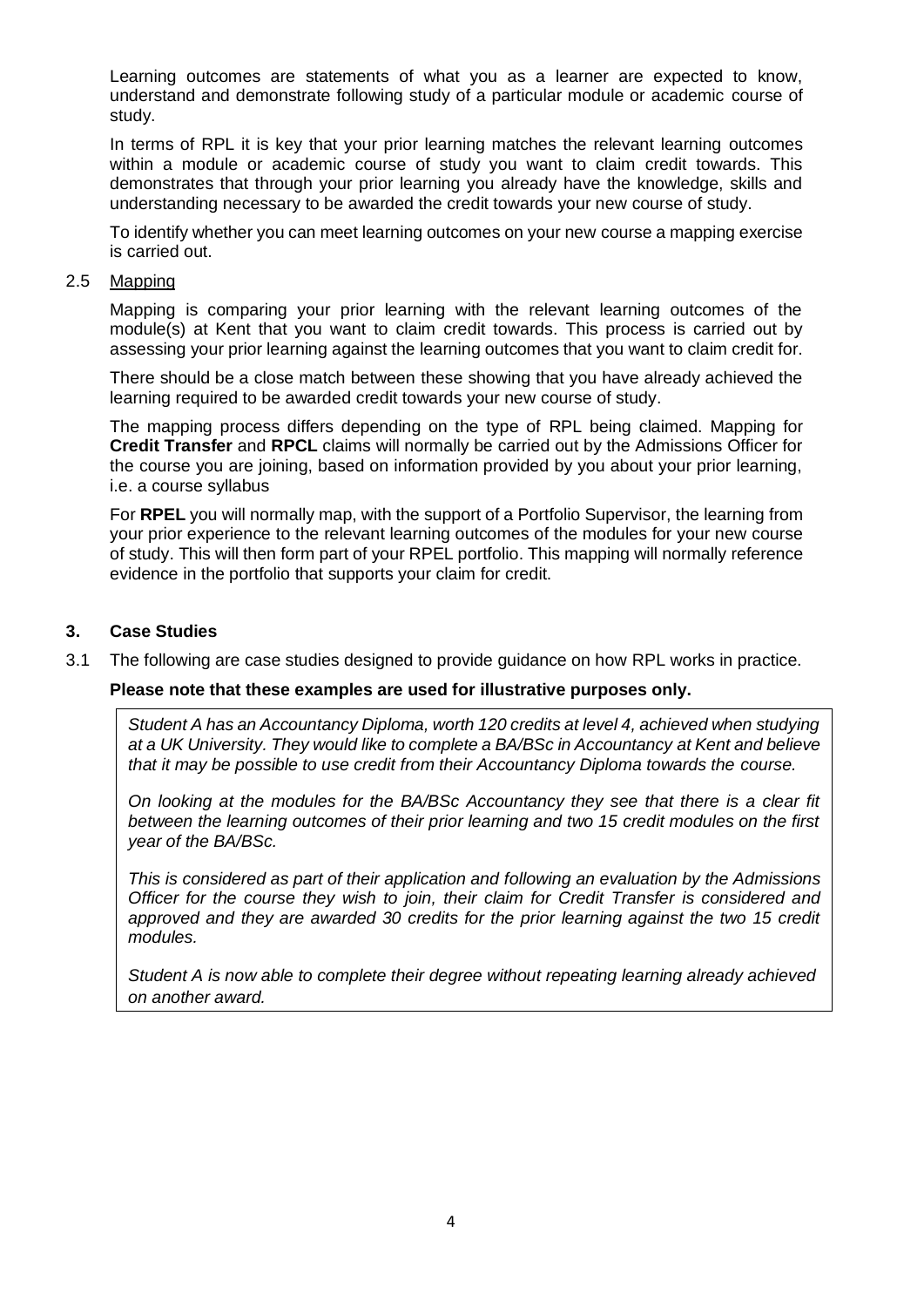*Student B has a degree in mathematics from an overseas University and they would like to study on a Kent BSc in mathematics.* 

*The Admissions Officer for the course they wish to join assesses their prior learning, and sees that the first two stages of their award would fit with the first stage of the Kent course.* 

*The Admissions Officer completes an RPCL recommendation form, which includes a formal mapping of the student's prior learning against the relevant stage 1 learning outcomes. The Admissions Officer then submits the form to the Faculty Education Committee for consideration, and the student is awarded 120 credits of prior learning towards their Kent degree.* 

*Student A is now able to enter the Kent degree at stage 2.*

*Student C wishes to take an MA relevant to their profession.*

*On looking at the modules for an MA in Professional Practice they believe that the knowledge and skills they have gained through managing projects at work, means they may be able to meet the learning outcomes of a 15 credit module - 'Collaborative Working'.* 

*This is considered as part of their application and on discussion with the Course Leader it is agreed a claim for RPEL can be made.* 

*Over a period of weeks the Student, with the support of a Portfolio Supervisor from within the School responsible for the course, writes reflective accounts of how they have learnt from their work experience and how this is relevant to the learning outcomes for the module.* 

*This is then put together with supporting evidence to form their RPEL portfolio.*

*The RPEL portfolio is then submitted for consideration by the Faculty Graduate Studies Committee and they are awarded 15 credits for the Collaborative Working module, therefore making use of their prior learning from experience.*

## **4. Determining if you have a claim for RPL**

4.1 It is recommended that you first consider if your prior learning meets University requirements.

You should ensure that learning:

- Is current normally the University require that prior learning has been achieved within the last five years, however if your prior learning is older than this and you have remained up to date in your subject area you may still be able to make a claim.
- Is within a relevant subject area to the course you wish to join and the modules you wish to claim against.
- Can be evidenced for Credit Transfer/RPCL this may be through the transcript or certificate for you prior learning, for RPEL this will be through production of an RPEL portfolio.
- Is at the required level i.e. the same level or higher than the modules you wish to claim against.
- Is of the required volume i.e. the same volume or higher than the modules you wish to claim against.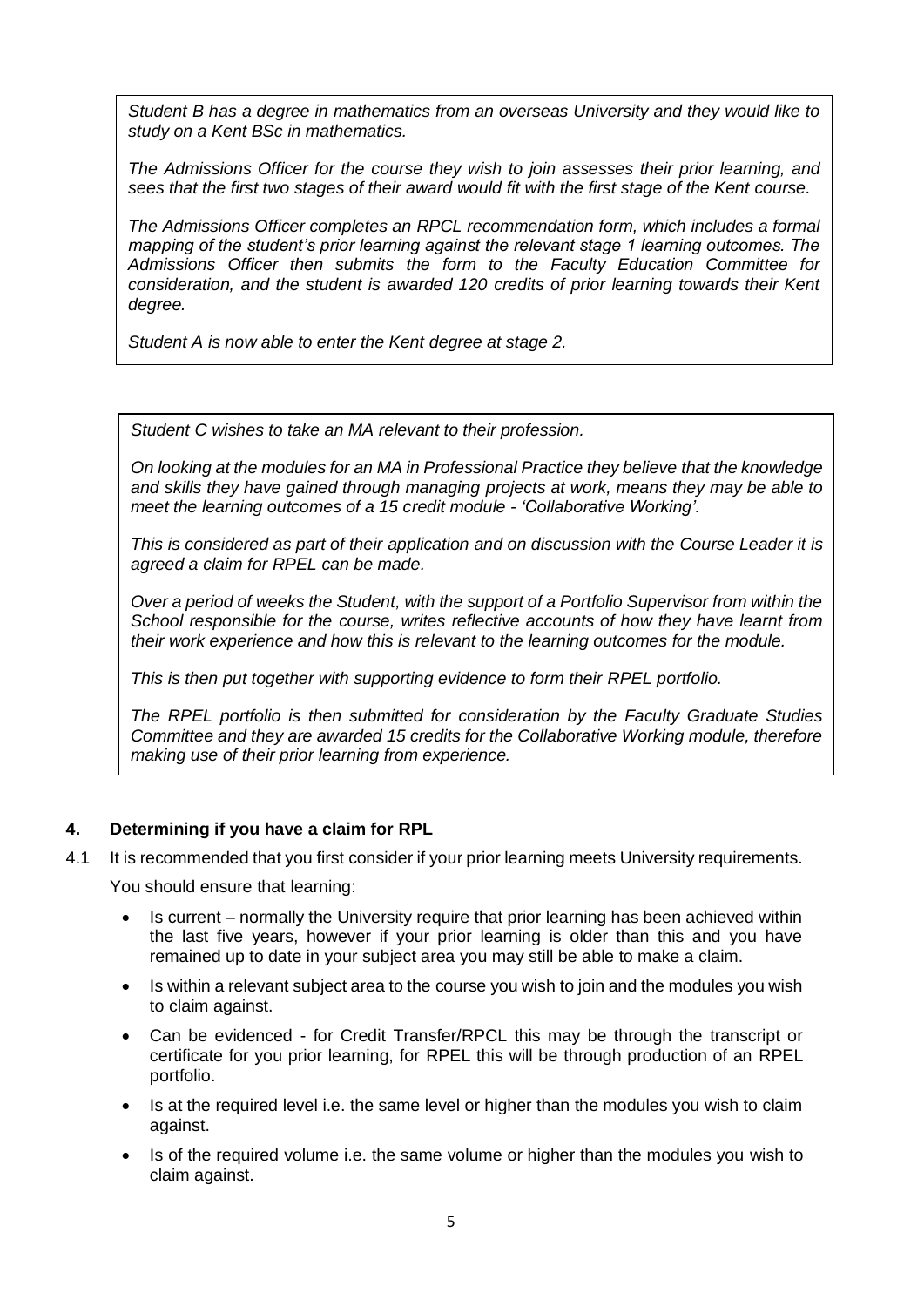- 4.2 If you believe you have prior learning that could be used towards a course at Kent the School/Centre at the University where you wish to study will be able to provide further guidance in respect of your potential claim and relevance of your learning either prior to, or at the point of application to Kent.
- 4.3 If you are an existing student at Kent and you believe that you would have grounds for an RPL then you should contact your Course Leader directly for advice.

## **5. Making an RPL Claim**

- 5.1 Your prospective School/Division will be able to provide guidance to you in making your claim for RPL however the below provides an overview of the requirements of the process.
- 5.2 To make an RPL claim you should indicate when you apply to the University that you have prior learning you wish to be considered. For students applying via UCAS this should be indicated on your UCAS form.

For those applying directly to the University this should be indicated on your application form.

5.3 For **Credit Transfer/RPCL** once you have indicated your interest in making a claim this will be referred to the Admissions Officer for the course you wish to join.

The relevant Admissions Officer will probably wish to discuss the basis of your claim, and identify any supporting evidence you have so they can make an academic judgement on whether your claim can be recommended for approval.

In support this you will need to be able to:

- Evidence your prior learning through a certificate and/or transcript.
- Evidence the currency of your subject knowledge if your prior learning was obtained over five years ago.
- Obtain and provide the syllabus and detail of your prior learning (i.e. through module or course specifications) to allow the Admissions Officer to evaluate the prior learning.

For Credit Transfer claims the Admissions Officer will determine if the claim can be approved, for RPCL claims they will make a recommendation on whether the claim should be approved to the relevant Board of Studies, who will make the final decision.

The School/Division you wish to join will then inform you whether your claim has been successful and the next steps should the claim not be able to progress.

5.4 For **RPEL** once you have indicated your interest in claiming RPEL this will be referred to the relevant Admissions Officer for the course you wish to join.

Due to the nature of RPEL and the requirement that an RPEL portfolio is developed, once you have indicated your interest in claiming RPEL you will normally have an initial discussion with an appropriate member of staff from the relevant School/Centre which runs the course on which you wish to study. This will identify whether it is possible for you to make a claim based on your prior learning from experience.

If it is possible for a claim to be made then you will be referred to an appropriate RPEL Portfolio Supervisor. They will be able to support you in putting together an RPEL portfolio containing evidence of your prior learning and reflective statements demonstrating how that learning meets the requirements of the modules you are claiming credit for.

The format of an RPEL portfolio will vary depending on the nature and requirements of a particular course. It will be the responsibility of the RPEL Portfolio Supervisor to determine with you the format of your RPEL portfolio.

Once completed your RPEL Portfolio Supervisor will complete a form in support of your portfolio which will indicate their recommendation as to whether your claim should be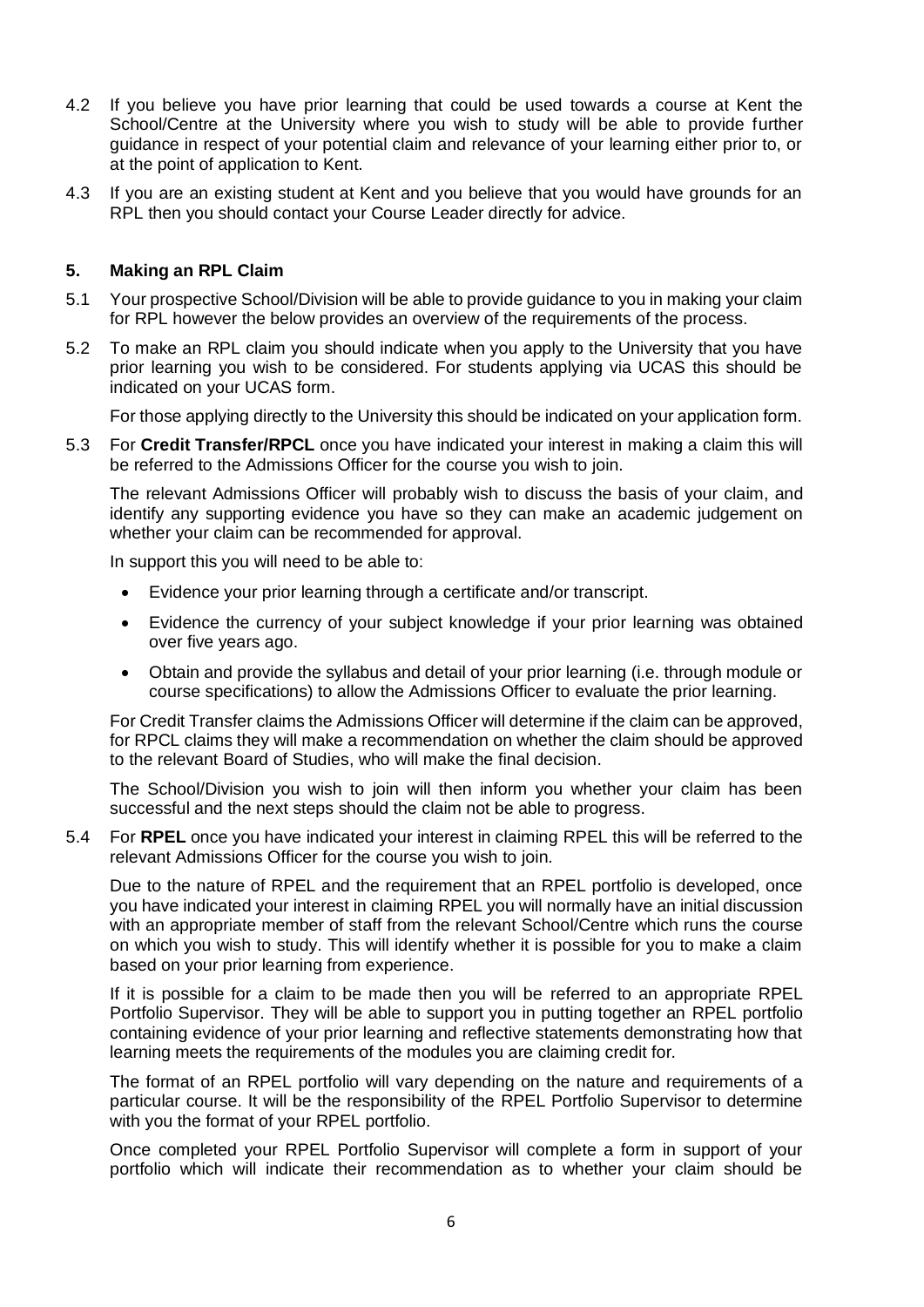approved and the details of your claim i.e. the basis of your claim, volume and level of credit being claimed.

This along with the RPEL portfolio will then be considered for approval by the relevant Board of Studies.

The School/Division you wish to join will then inform you whether your claim has been successful and the next steps should the claim not be able to progress.

Further detail on the development of an RPEL portfolio can be found in Appendix A of this guidance.

5.5 Existing Students

Claims submitted by existing students will follow the above process but the Course Leader, rather than Admissions Officer, will normally lead on the consideration, recommendation, and communication related to claims.

- 5.6 There are some key things to consider when making any type of RPL claim:
- 5.6.1 Credit Limits

There are limits for the amount of RPL that can be claimed onto a course.

This is to ensure that there is a sufficient amount of new learning carried out at the University, before a qualification is awarded. For example:

- $\triangleright$  On a three year BSc/BA (Hons) the maximum amount of credit that can be claimed using the RPL process is 240 credits. This is because a minimum of 120 credits of 'new learning' must be taken and passed on a three year BSc/BA (Hons) course with at least 90 credits of this being at level 6 or above.
- $\triangleright$  On a taught MA/MSc the maximum amount of credit that can be claimed using the RPL process is 90 credits. This is because a minimum of 90 credits of 'new learning' must be carried out and passed on a taught MA/MSc with all of this learning being at level 7.

As well as a maximum number of credits that can be claimed as RPL there is also a minimum number which is five credits.

The full list of RPL limits can be found at Annex 3 of the Credit Framework<sup>5</sup>..

5.6.2 Currency of Credit

The University requires that credit is current this is because it is important that your knowledge and skills are up to date and because over time academic courses develop and change. The University therefore recommends prior learning is no more than five years old.

If your learning is more than five years old it does not mean it cannot be used, but you may be required to provide evidence to show how you have stayed up-to-date with your subject area, for example, through a CV, evidence of CPD, information on training or other courses you have attended.

Some Schools/Divisions may have different time limits on currency, especially in subjects which change at a fast rate so it is always best to check with regard to the course you are joining.

## 5.6.3 Spent Credit

The University has regulations relating to the re-use of credit. This is where credit previously obtained through prior learning cannot be re-used more than once.

If you believe that your credit for prior learning may already have been 'spent' on a Kent course, for example through a previous claim for credit, then you may not be able to use it again.

<sup>5</sup> <https://www.kent.ac.uk/teaching/qa/credit-framework/documents/cf2020-annex3-credit-transfer.pdf>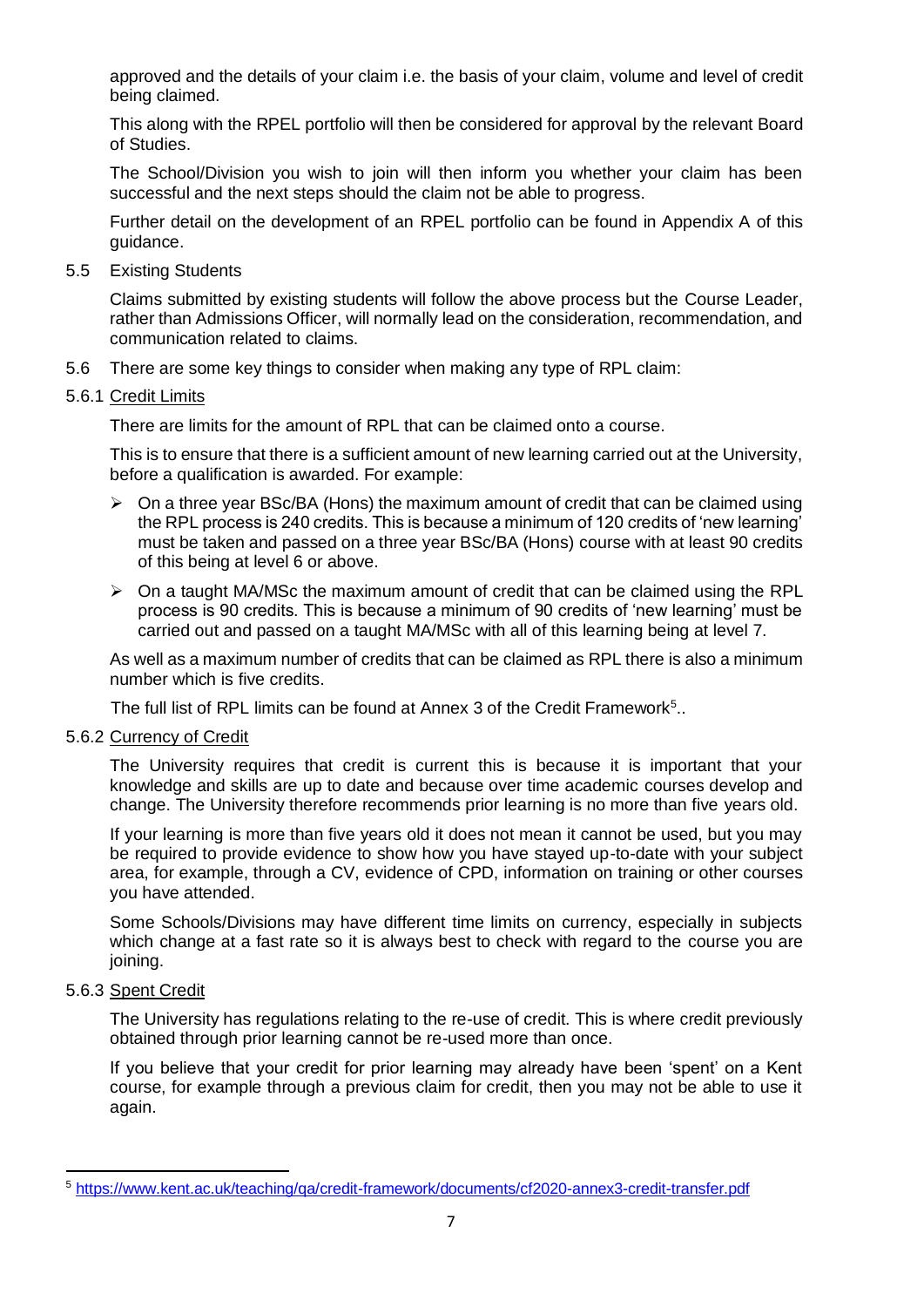## 5.6.4 Language of Study

Where the evidence relating to your claim is submitted in a language other than English, the individual assessing your claim must possess sufficient competence in the language in question. If this is not the case then you may be requested to provide a translation into English of any prior assessed work submitted in support of the application.

### 5.6.5 Plagiarism

As with any academic work, any work submitted in support of an RPL submission that is found to contain elements of plagiarised work will be discounted. Where plagiarism is suspected in a submission from an existing student the work in question will be referred to the relevant School Disciplinary Committee for consideration under the Academic Discipline procedures.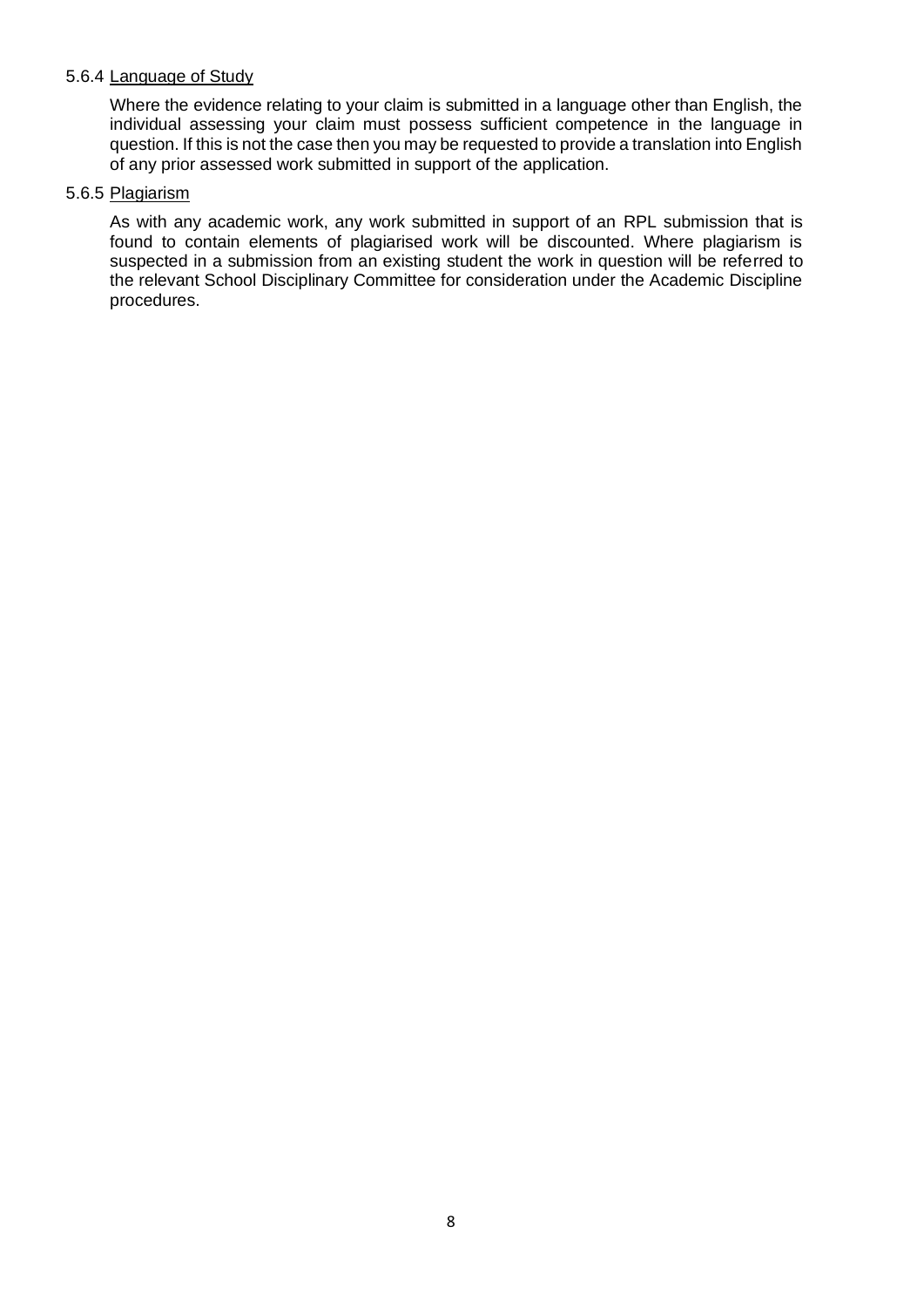# **Appendix A**

## **Further Guidance on RPEL Claims**

People often develop skills and knowledge applicable to university level courses without realising it. This can be through the work place, short courses which are not assessed, volunteering and other activities. Through RPEL you are able to turn this experience into learning that can be measured and used to claim credit towards a qualification.

#### How is prior experience assessed?

Because there has normally been no assessment of what you have learnt from your experience, this prior learning has to be captured in some way. Normally this is achieved through an RPEL portfolio.

In an RPEL portfolio you collect evidence of your knowledge and skills gained from experience and you also reflect on what you have learnt from it, such as what works well, what you may do differently in the future and why. This allows you to demonstrate, your knowledge, understanding and skills, in a similar way to how you would demonstrate them through formal learning.

## Which prior learning from experience is relevant?

By thinking back and considering your previous experiences, you are able to reflect on them and identify if you have work related, or other past experiences that have allowed you to gain knowledge and skills.

You need to identify learning gained which has potential to be at higher education level. The process of reflection and of writing about the learning you have gained from experience will also help raise this to higher education level, as you can show that you can analyse your experience and gain new knowledge from this analysis. The learning also needs to reflect the learning outcomes of the modules you are claiming against.

Reflection is an important stage of the RPEL process; it allows you to assess your experiences in relation to the course(s) you are interested in. Once you have done this you are able to map your experience to the contents of the course you wish to claim credit towards, giving you a better idea of whether you may have an RPEL claim.

## What counts, learning or experience?

It is the learning you have from your experiences that needs to be measured in an RPEL claim. Once you have identified the experiences that are relevant to the course you wish to join, it is important to identify which modules on that course you may be able to claim against.

An RPEL Portfolio Supervisor will be assigned to you if you have grounds for an RPEL claim and they will be able to help guide you in the modules most relevant to the learning you have gained.

#### What evidence is needed for an RPEL claim?

As with learning in a classroom, which is evidenced through assessments such as essays, presentations or examinations, to make an RPEL claim you must evidence that you possess the knowledge and skills that you claim to have.

The evidence you provide in your portfolio will of course depend on the course you wish to join and the knowledge and skills that you are trying to demonstrate. For example, evidence may be reports you have written, presentations you have given, a project plan you have developed; or references from relevant colleagues, certificates from attending workshops which have not been assessed. However it will depend on your individual claim as to what exactly is included.

You should only include the most relevant evidence to demonstrate the skills that you have learnt and developed and evidence should always have a direct link to the credit you are trying to claim.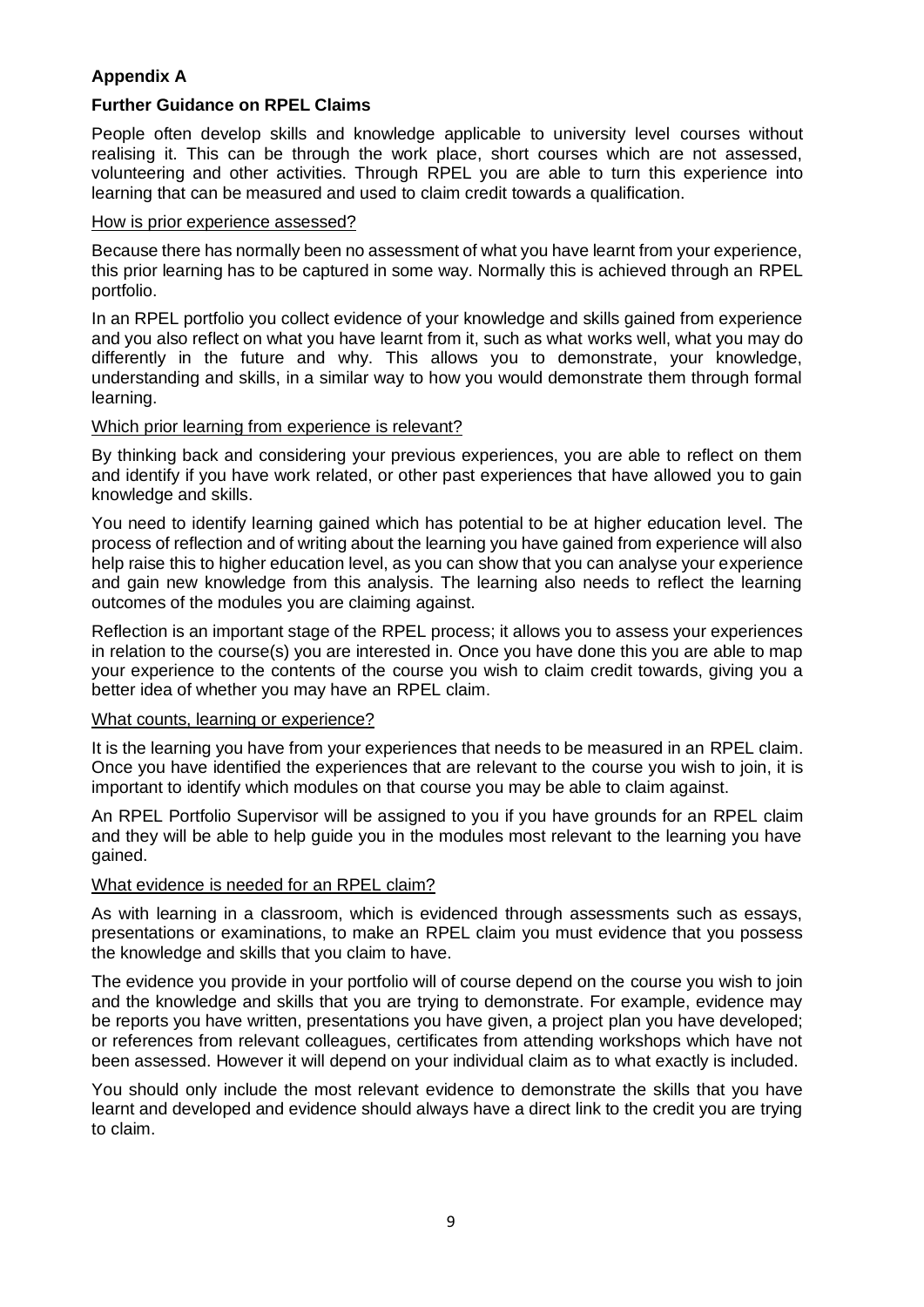### What is involved in putting together an RPEL portfolio?

Once it has been agreed you can make an RPEL claim, and you have discussed your claim with someone in the School/Division responsible for the course you wish to join, the next stage is to develop your RPEL portfolio.

The School/Division responsible for the course you wish to join will identify someone who can act as your Portfolio Supervisor, and guide you through the completion of your portfolio of evidence and reflection.

The format and content of an RPEL portfolio will always depend on your individual experience, and the course you wish to join. However you should ensure that an RPEL portfolio demonstrates you have met the relevant learning outcomes against which you wish to claim credit and that your learning is at the right academic level (your Portfolio Supervisor should be able to provide guidance on this).

It is also important to make sure that you clearly label, and organise your RPEL portfolio so that it is easy for your Portfolio Supervisor, and then the relevant Board of Studies, to assess.

An example portfolio is available at <https://www.kent.ac.uk/teaching/qa/codes/index.html> listed under Annex R: Recognition of Prior Learning (RPL).

#### RPEL word counts

When developing an RPEL portfolio it is important to ensure that you demonstrate not only that you have experience in a certain area but also the learning you have achieved through that experience.

When applying for credit using RPEL it is not the amount of evidence you include that matters, but ensuring that the evidence you do use shows how you meet the relevant learning outcomes that you wish to claim against.

RPEL portfolios should aim to strike a balance between reflective statements and evidence in order to show sufficiently that learning outcomes have been met. As a guideline for the size of your portfolio you may want to consider the length of the assessment for the module(s) that you are claiming credit for.

However the final total word count for your portfolio may differ from this dependent on your individual experience and the course you are seeking credit onto.

#### RPEL is a learning experience

RPEL is not right for everyone as your experience and learning from it needs to fit the course that you wish to join. It can also be time consuming and involves a lot of work to bring together a portfolio. However, it can also be a very rewarding experience that can help you develop new skills and gain credit for experience you already have.

The process of putting together an RPEL portfolio is not just about showing that you have experience, but also about learning about your own experiences and the skills and knowledge that they have allowed you to develop.

RPEL also allows you, as with formal learning, to develop news skills in areas such as reflection, writing, and analysis.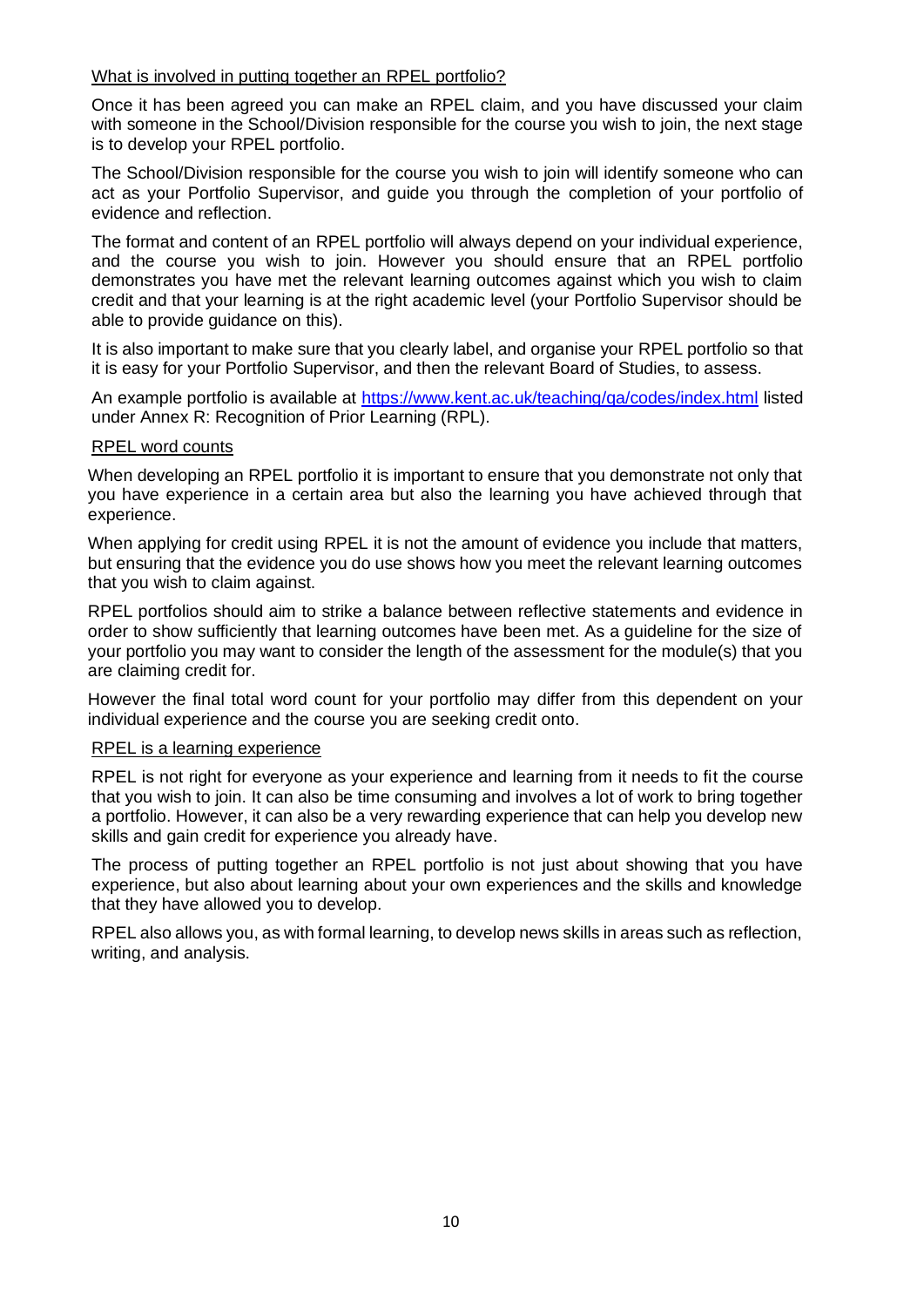# **Appendix B**

# **Timescales for Recognition of Prior Learning**

The following are recommended timescales to guide staff and applicants when an RPL claim is made, however, each RPL claim is different and the exact length of time that it will take to develop, submit and approve an RPL claim will depend on the individual case.

Any claim for RPL must adhere to individual course deadlines and be approved prior to the commencement of the specific module(s) for which credit is being sought.

# **Credit Transfer/RPCL: Recommended timescales**

It is recommended that any claim for Credit Transfer/RPCL is made as soon as possible, and must be made and approved prior to the commencement of the module(s) for which credit is sought.

Applicants should be contacted by the School/Division to progress any claim and it is recommended that these are made at least six weeks before the commencement of the module(s) for which credit is being sought. This is to allow time for a decision to be made, for any follow up work to be carried out if a claim is rejected and subsequently resubmitted, and for an applicant to be registered on the upcoming module(s) if their claim is finally rejected.

No claims for Credit Transfer/RPCL can be made after the commencement of the module(s) for which credit is sought.

## **RPEL: Recommended timescales**

RPEL is a good way of making use of relevant experience, particularly from the workplace, to gain credit at university level; however, RPEL portfolio development can take a long period of time and requires commitment to produce the portfolio of evidence at the correct academic level and within the required time frame. It is therefore essential that claims for RPEL are made as soon as possible and must be made and approved prior to the commencement of the module(s) for which credit is sought.

It is recommended that before a claim for RPEL is made applicants consult the guidance available listed under Annex R of the Code of Practice<sup>6</sup>.

When assessing suitability of an RPEL claim, or making an RPEL claim it is recommended:

- That a minimum of six weeks is allowed to develop the RPEL portfolio. The actual amount of time required to develop the RPEL portfolio is dependent on the course and individual's experience; it can take more than six weeks.
- That a further six weeks is allowed for assessment of the RPEL portfolio by the University.
- That time is allowed so any changes can be made to the RPEL portfolio if it is not successful at the first submission.

No claims for RPEL can be made after the commencement of the module(s) for which credit is sought.

<sup>6</sup> https://www.kent.ac.uk/teaching/qa/codes/index.html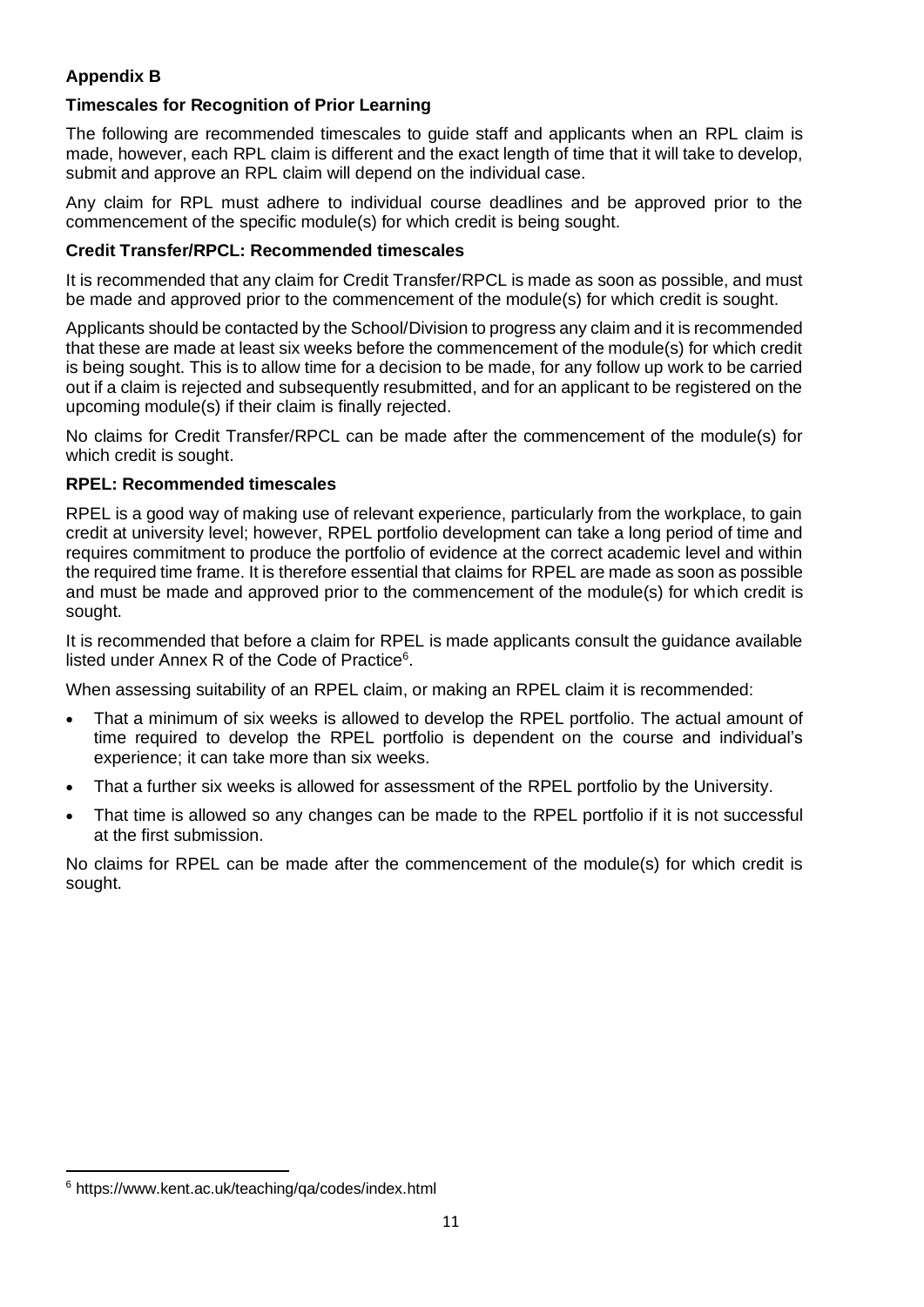# **Appendix C**

# **Glossary**

| <b>Admissions</b>                                                                                  | In relation to Credit Transfer Admissions Officers:                                                                                                                                                                                         |
|----------------------------------------------------------------------------------------------------|---------------------------------------------------------------------------------------------------------------------------------------------------------------------------------------------------------------------------------------------|
| <b>Officers</b>                                                                                    | Make decisions on claims in consultation with the relevant<br>$\bullet$<br>Director of Studies, based on evidence provided and ensure that<br>the prior learning is relevant to the Kent learning outcomes.                                 |
|                                                                                                    | Ensure that claims are processed within the University's Code of<br>$\bullet$<br>Practice.                                                                                                                                                  |
|                                                                                                    | In relation to RPCL Admissions Officers:                                                                                                                                                                                                    |
|                                                                                                    | Make recommendations on claims for prior certificated learning,<br>$\bullet$<br>based on evidence provided and ensure that the prior learning is<br>mapped to the relevant learning outcomes.                                               |
|                                                                                                    | Ensure that claims are processed within the University's Code of<br>$\bullet$<br>Practice.                                                                                                                                                  |
|                                                                                                    | In relation to RPEL Admissions Officers:                                                                                                                                                                                                    |
|                                                                                                    | Act as the liaison point for School/Division on the development<br>$\bullet$<br>of claims for RPEL, identifying where appropriate a suitable<br>Portfolio Supervisor for an applicant.                                                      |
|                                                                                                    | Provide when required appropriate subject specific advice on<br>$\bullet$<br>RPEL claims.                                                                                                                                                   |
|                                                                                                    | Help ensure that RPEL portfolios and claims are within the<br>$\bullet$<br>University's Code of Practice and Credit Framework.                                                                                                              |
| <b>RPCL</b>                                                                                        | Recognition of Prior Certificated Learning. This is the process,<br>through which previously assessed and certificated learning<br>achieved at a non-UK HEI is considered and, as appropriate,<br>recognised for academic purposes.         |
| <b>RPL</b>                                                                                         | Recognition of Prior Learning. This is the umbrella term used by the<br>University of Kent to describe recognition of formally completed prior<br>learning, and learning from experience which can be used to gain<br>academic credit.      |
| <b>RPEL</b>                                                                                        | Recognition of Prior Experiential Learning. This is the process<br>through which learning achieved outside education or training<br>systems is assessed and, as appropriate, recognised for academic<br>purposes.                           |
| <b>Code of Practice</b><br>for Quality<br>Assurance of<br><b>Taught Courses of</b><br><b>Study</b> | The University of Kent's Code of Practice for Quality Assurance of<br>Taught Courses. Annex R of the Code details the rules and<br>processes for RPL at Kent.                                                                               |
| <b>Credit (Academic</b><br>Credit)                                                                 | Academic credit is awarded to students on achievement of learning.<br>Through RPEL it can also be awarded for prior learning from<br>experience. Academic credit indicates the level of learning and the<br>amount of learning carried out. |
| <b>Credit Transfer</b>                                                                             | Prior learning at higher education level, which has been formally<br>achieved, and awarded credits or a qualification by a UK HEI.                                                                                                          |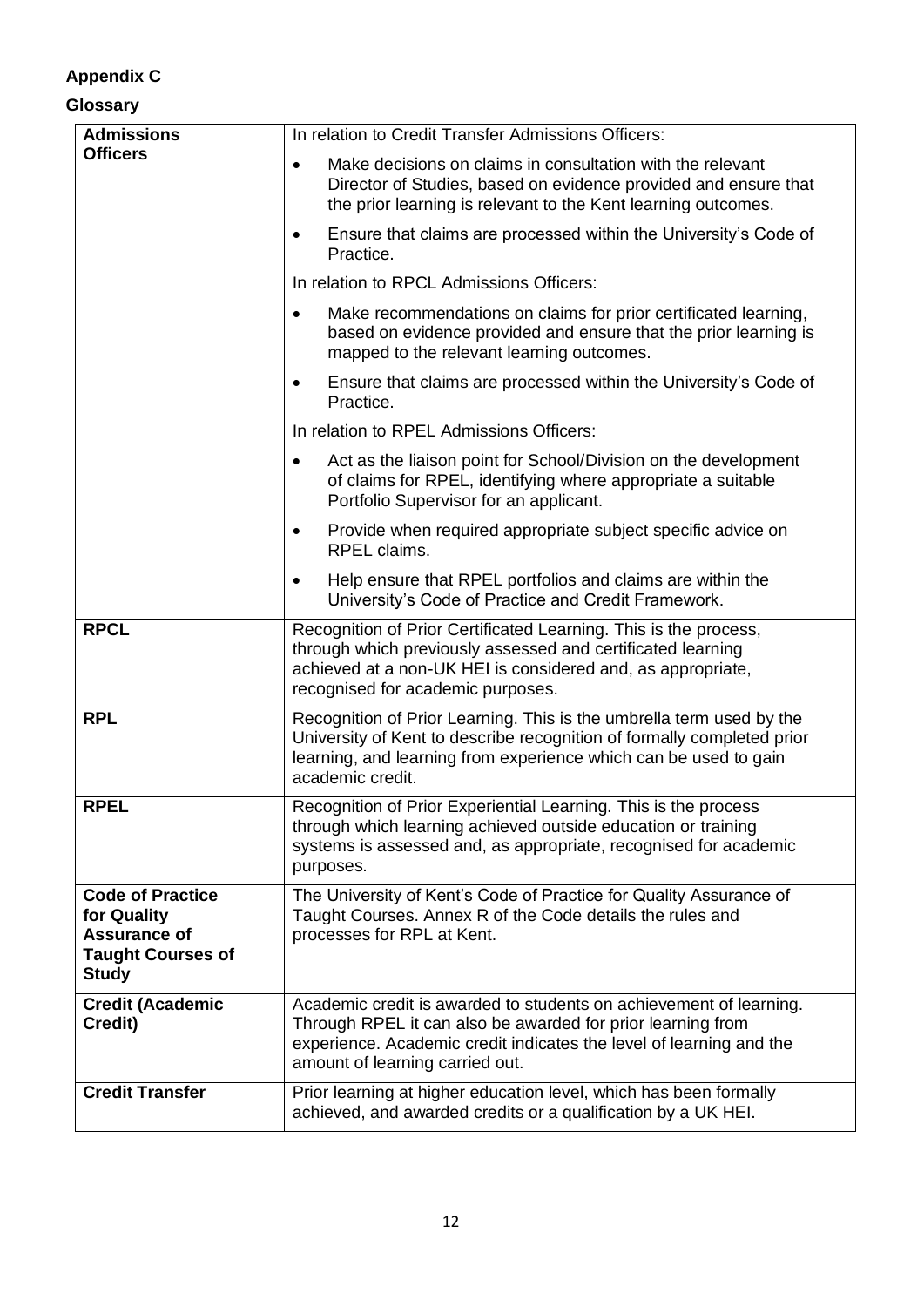| <b>Currency</b>                           | Currency refers to when learning was completed. To be considered<br>current, learning must normally have been completed within the last<br>five years.                                                                                                                                                                                        |
|-------------------------------------------|-----------------------------------------------------------------------------------------------------------------------------------------------------------------------------------------------------------------------------------------------------------------------------------------------------------------------------------------------|
| <b>General Credit</b>                     | General credit refers to the amount of academic credit that a course<br>is worth once it has been completed, e.g. a BA/BSc Honours Degree<br>is worth 360 general credits.                                                                                                                                                                    |
|                                           | It is important when assessing and advising on an applicant/<br>student's claim to take into account the difference between their<br>general and specific credit.                                                                                                                                                                             |
|                                           | General credit represents the whole of the learning achieved on an<br>accredited course. Specific credit is the amount and level of credit<br>which can be used from this general credit value onto another<br>course.                                                                                                                        |
| <b>Learning Outcome</b>                   | A learning outcome is a statement of what a learner is expected to<br>know, understand and demonstrate following completion of a<br>particular module/course of study. Learning outcomes are key in<br>RPL as prior learning needs to be mapped to the learning outcomes<br>of the new course of study to determine if credit can be awarded. |
| Level                                     | Refers to the level of learning carried out.                                                                                                                                                                                                                                                                                                  |
| Level 4                                   | This is normally the first level of an honours degree, and the first<br>level taken on the way towards higher level qualifications.<br>Certificates of Higher Education can be awarded at this level.                                                                                                                                         |
| Level 5                                   | This is normally the second level of an honours degree, other<br>courses at this level are ordinary (non-Honours) degrees, Foundation<br>degrees and Diplomas of Higher Education.                                                                                                                                                            |
| Level 6                                   | This is normally the third level of an honours degree, leading to a<br>BSc or BA Honours Degree. Other courses at this level are Graduate<br>Certificates or Graduate Diplomas.                                                                                                                                                               |
| Level 7                                   | This is the level of a Master's Degree, Postgraduate Certificates and<br>Postgraduate Diplomas.                                                                                                                                                                                                                                               |
| <b>Mapping</b>                            | Mapping is comparing the prior learning of an applicant/student to<br>the learning outcomes of their chosen Kent course.                                                                                                                                                                                                                      |
| <b>Module</b>                             | A module is unit of education on a specific subject area. A module is<br>made up of a number of learning outcomes.                                                                                                                                                                                                                            |
| <b>Quality Assurance</b><br><b>Agency</b> | The independent body entrusted with monitoring and advising on<br>standards and quality in UK higher education.                                                                                                                                                                                                                               |
| <b>Portfolio</b>                          | In the context of RPEL a portfolio is a collection of work designed to<br>demonstrate an applicant/student's learning from experience and<br>how this learning relates to the course for which they are seeking<br>credit.                                                                                                                    |
| <b>Portfolio</b><br><b>Supervisor</b>     | Acts as the liaison point for RPEL applicants/students on the<br>development of their RPEL Portfolio, guides applicants/students<br>through production of their RPEL Portfolio and makes<br>recommendations on whether credit should be awarded for an RPEL<br>portfolio completed under their supervision.                                   |
| <b>Courses</b>                            | The courses of academic study that the University offers. For<br>example a BA (Hons) is a degree course.                                                                                                                                                                                                                                      |
| <b>Reflective Writing</b>                 | Reflective writing in the context of RPEL is looking back on your<br>experience, analysing what you have learnt from it, assessing how                                                                                                                                                                                                        |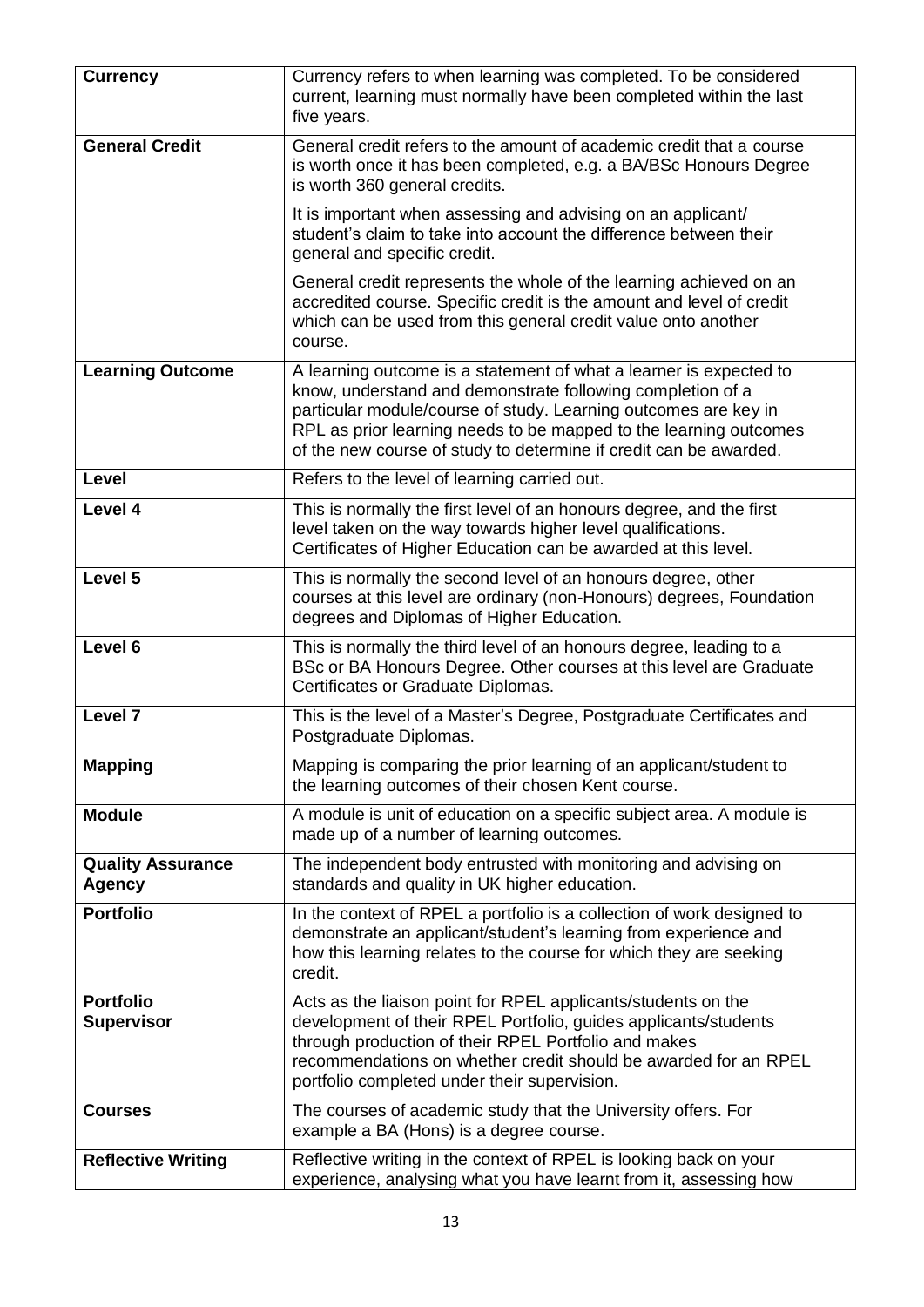|                                                                    | that will affect you in the future, in work or as a student, and linking it<br>to the modules for which you are seeking credit.                                                                              |
|--------------------------------------------------------------------|--------------------------------------------------------------------------------------------------------------------------------------------------------------------------------------------------------------|
| <b>Specific Credit</b>                                             | Specific credit is the amount of credit that can be specifically mapped<br>to the learning outcomes of the Kent course for which you are<br>claiming RPL. (Please see General Credit above)                  |
| <b>Stage</b>                                                       | This refers to the stage of the course onto which you are seeking<br>RPL. For a full-time BA/BSc (Hons), for example, you would normally<br>have Stages 1, 2, and 3.                                         |
| <b>The Credit</b><br><b>Framework for</b><br><b>Taught Courses</b> | This is Kent's Credit Framework which details the limits and rules on<br>the use of academic credit at Kent. Annex 3 relates specifically to the<br>limits on the amount of credit that can be used for RPL. |